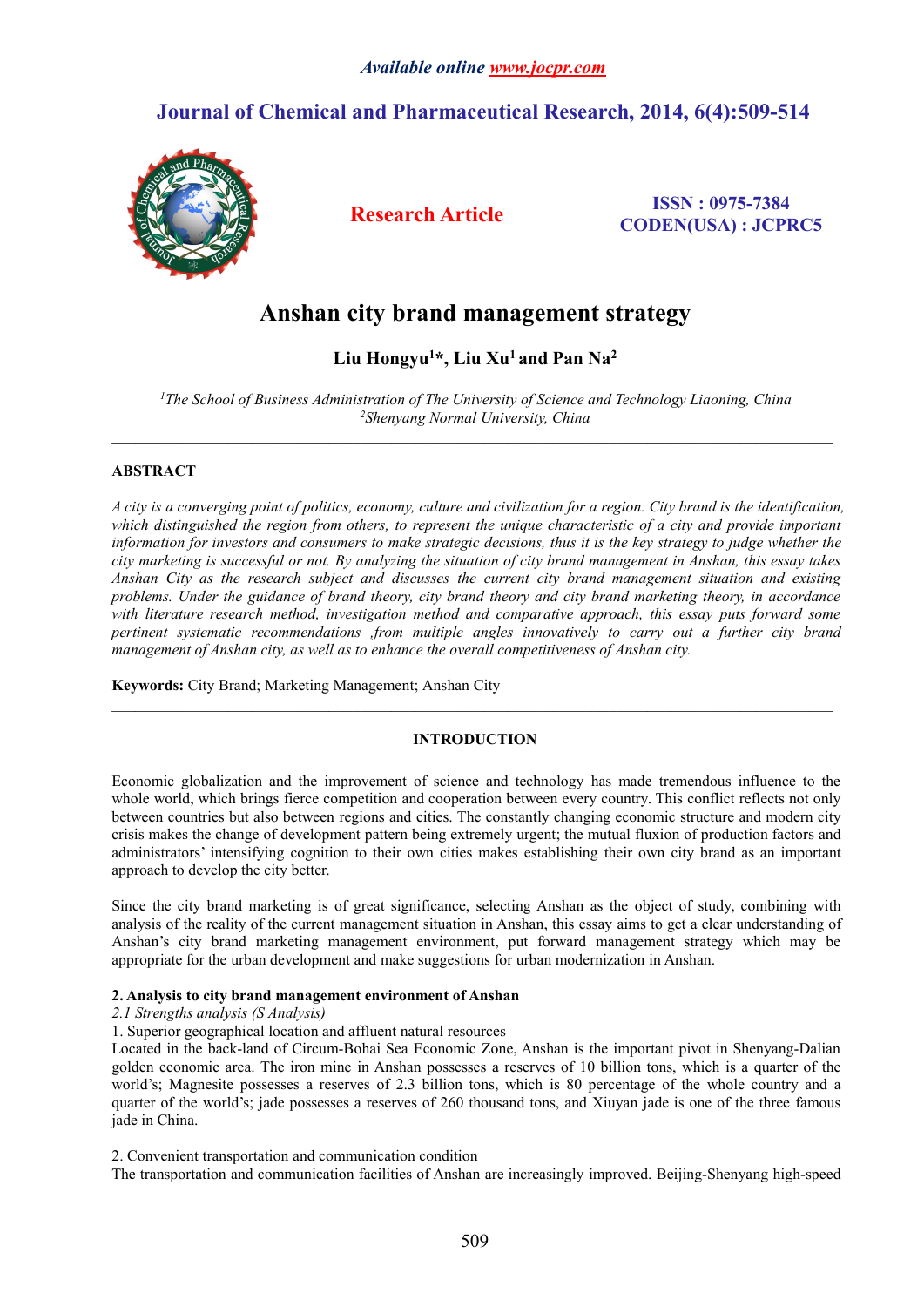railway, Beijing-Shenyang Expressway and Shenyang-Dalian Highway is throughout the whole territory. The installed capacity of local telephone is910 thousand, and the installed capacity of mobile telephone is 750 thousand, which can make direct allocation with 182 countries and regions.

*\_\_\_\_\_\_\_\_\_\_\_\_\_\_\_\_\_\_\_\_\_\_\_\_\_\_\_\_\_\_\_\_\_\_\_\_\_\_\_\_\_\_\_\_\_\_\_\_\_\_\_\_\_\_\_\_\_\_\_\_\_\_\_\_\_\_\_\_\_\_\_\_\_\_\_\_\_\_*

## 3. Abundant tourism resource

Anshan's tourism resource contains both natural landscape and cultural landscape and has the characteristic of numerous points, a wide range, full types and high popularity, which initial shapes a tourism resource system of "three mountains"(Mountain Qian, Mountain Yao, Mountain Baiyun), "three springs" (Tanggangzi hot spring, Mountain Qian hot spring, East Sifangtai hot spring), "three cities" (costume city in Xiliu, luggage city in Nantai, iade ware city in hsiuven), and "three buddha" (the Jade Buddha, the giant Buddha in Mountain Qian, the Bronze Buddha in Zhonghui Temple).

#### 4. Outstanding industrial strength and strong economic strength

Anshan follows the development idea of a industrial city and industrial restructuring and development idea of making the steel manufacture stronger, light textile manufacture larger, equipment manufacturing industry more superior, minerals processing industry finer, gradually establish a industrial pattern of steel, equipment manufacturing, light textile, minerals processing as "one base, three mainstay industry".

#### *2.2 Weakness analysis (W Analysis)*

#### 1. Urban human settlement needs improvement

Data shows: the heavy industry of energy consumption pre 10 thousand RMB output value and the quantity of pollutant discharged in Anshan is higher than 2 times to the average number and 3 to 4 times to the light industry. Since the heavy industry developed too fast and invest too much, which brings serious pollution and damage to the environment and makes human settlement worse.

#### 2. Urban competitiveness needs consolidation

The weakness of urban competitiveness in Anshan can be primarily found expression in: first, a feeble ability of attracting foreign investment; second, a relatively lagged behind development of tertiary industry; third, the management of communal facilities in Anshan can't keep the pace with the booming development of the city.

3. An unsatisfactory self-dependent innovation marketing environment, self-dependent innovation system needs improvement

At first, the running of the work is lack of coordination and cooperation, the planning and coordination of public policy is not enough, financial investment can't form a resultant force, and innovation-oriented city is short of organic coordination. Second, Anshan doesn't have a complete interactive mechanism among enterprises, colleges and universities, research and development institution. Furthermore, the innovative platform of Anshan is still in the state of imperfection.

#### *2.3 Opportunity analysis (O Analysis)*

#### 1. New trend of economic situation in domestic and overseas

As the trend of economic globalization develops in depth, international industrial restructuring and industry upgrade developing faster, industrial transfer will present some new features of manufacturing, researching and developing, linkage transferring service, which provides rare opportunity for Anshan to express superiority of leading industry and receive international capital transfer on a large scale.

#### 2. Regional cooperation

From the year of 2005, 8 cities in Liaoning (Shenyang, Anshan, Fushun, Benxi, Yingkou, Fuxin, Liaoyang, Tieling) began to establish high-rise coordination mechanism and subscribed more than 60 cooperation agreements, which boosts superior industrial integration between regions and accelerates better regional environment for openness and cooperation both internal and external.

## 3. Transformation of life-style and upgrading of consumption

A healthy lifestyle, graceful living condition, harmonious community atmosphere will be praised highly by the masses. The consumer demand of environment, health, security and culture will increase. These changes will promote the development of related industries in Anshan and form a new bright spot of consumption, thus to enhance the ascending ability of economy autonomously.

## *2.4 Threat analysis (T Analysis)*

1. Leading industry is in a high risk of marketing

The influence of economic crisis has not dropped away yet, the steel market tends to be saturation, the price of iron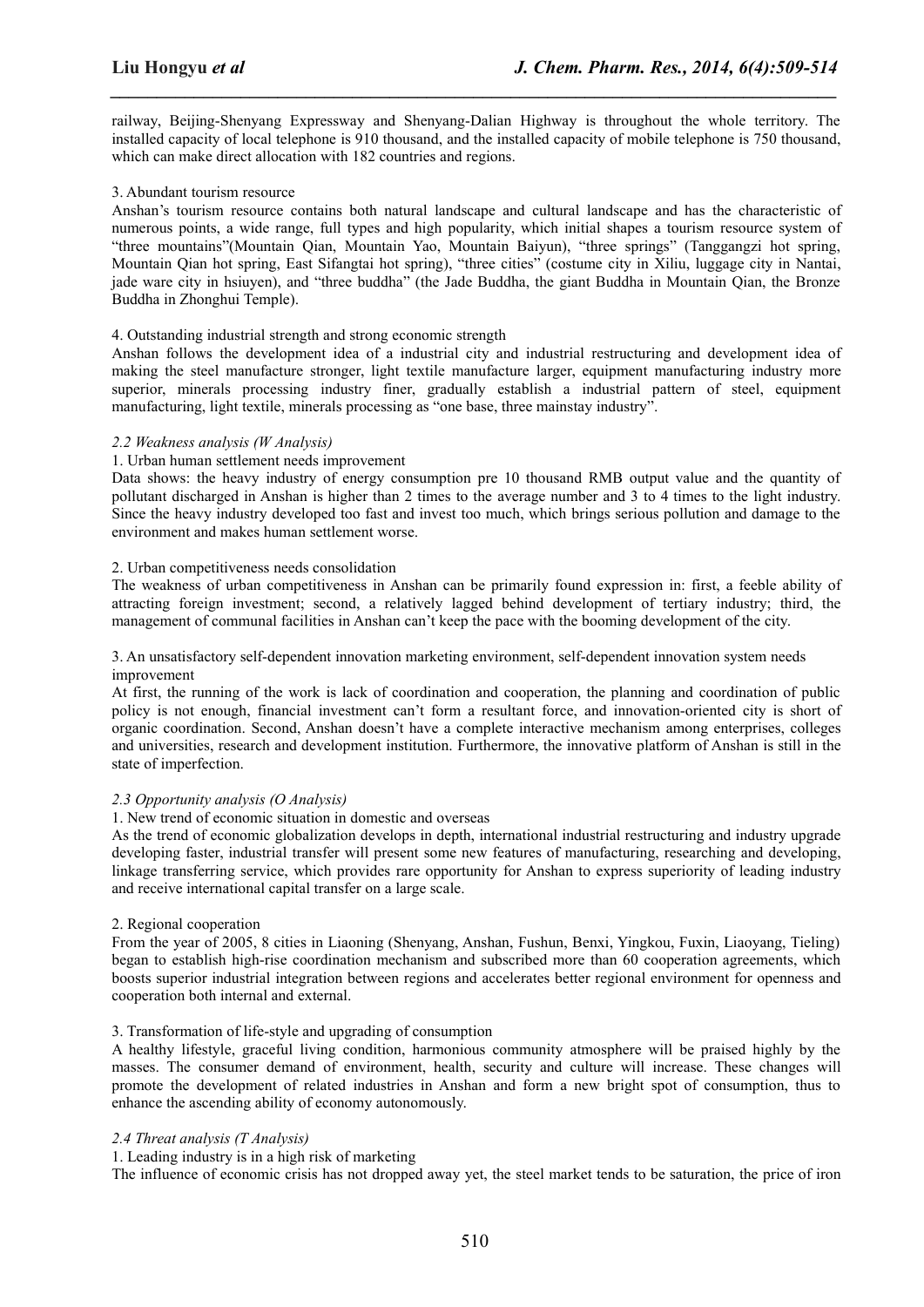ore is rising, and some leading industry like Iron and Steel Industry and Iron and Steel Industry are faced with increasing bigger risk in marketing. All of these bring great pressure to the related industry in Anshan.

*\_\_\_\_\_\_\_\_\_\_\_\_\_\_\_\_\_\_\_\_\_\_\_\_\_\_\_\_\_\_\_\_\_\_\_\_\_\_\_\_\_\_\_\_\_\_\_\_\_\_\_\_\_\_\_\_\_\_\_\_\_\_\_\_\_\_\_\_\_\_\_\_\_\_\_\_\_\_*

## 2. Tertiary industry can't cooperate with each other

Anshan's development of economy mostly depends on the secondary industry and has a lot of contradictions like the high proportion of Iron and Steel Industry, the low proportion of innovative and high technology industry, too much resource consumption, environmental pollution, low industrial level, unreasonable industrial structure and tertiary industry which cannot cope with synergetic development.

## 3. Shortage of interrelation and interaction between the six core systems

Low quality of economic operation; low level of land saving and intensive usage, weak service awareness of some government staff; soft environment management needs to be strengthen; there're still lots of problems involved vital interests of the masses and the mission to guarantee and improve people's livelihood is still onerous. The source of these challenges is in the six core systems — organization, government affairs, transportation, onerous, water and energy sources. A city must have the ability to maintain the mutual equilibrium between the six systems and thus to make sure the development of the city.

## **3 An analysis ofthe current situation of city brand management and existing problem in Anshan**

*3.1 General situation of Anshan*

Anshan is located in the north part of Northeast China Region and the central partof Liaotung peninsula. With Liao River, Hun River and Taizi River run through it, most of the city is mountain land and hills. The range of variation of annual temperature isfrom subzero11 to above freezing 26. Annual average temperature is10.3 degree; Annual precipitation is 772.9 millimeters, and annual frost-free season is 150-170 days[1].

The gross regional domestic product in the year of 2013 in Anshan is 263.8 billion Yuan, which increases 9% compared to last year; the fixed-asset investment of the whole-society is 197 billion Yuan, an increase of 20%; total retail sales of consumer goods of the society is 80.08 billion Yuan, an increase of 13.8%; practical FDI is \$1.38 billion, an increase of 8.5%; industrial added value of industrial enterprises above designated size is 107 billion Yuan, an increase of  $10.5\%$ [2].

## *3.2 City brand current management situation of Anshan*

The city brand management of Anshan has three phases: the first phase is the preliminary stage of city brand management, taking Anshan Iron and Steel Group Corporation and the spirit of Lei Feng as the representation; the second phase is the enriching stage of city brand integration, which adds elements such as geological tourism resource of Mountain Qian, Tanggangzi hot spring, the Jade Buddha garden and hsiuyen jade on the basis ofthe first phase; the third phase isthe fusion stage of the city brand innovation. The first and the second phase mingle with each other to make continuous innovation and evolution. At the same time, the appearance of Lei Feng and Guo Mingyi in the new era establishes the stalwart city brand image in Anshan.

## *3.3 Open questions existing in city brand management of Anshan*

#### 1. City brand positioning is undefined and core value is unclear

Anshan is the city of "Republic Steel City", "jade city", "Mountain Qian city", "hot spring city" and numerous positions, but none of them can reflect the connotation of Anshan's culture. Anshan is wanting in an all-around primary brand which can lead these positions.

## 2. Cultural connotation of city brand is far from abundant

In the process of city brand management, Anshan haven't formed a cultural system of city brand which take the material culture as foundation, system culture as guarantee and spiritual culture as the centre.

## 3. Can't take full advantage of tourism resource, economies ofscale is on the way of shaping

Anshan holds an abundant tourism resource  $-$  4A beauty spot of Mountain Qian, the jade Buddha garden, Tanggangzi hot spring, 219 Park, Mountain Baiyun, Mountain Yaoshan. However, the economic development of Anshan can't take full advantage of the tourism resource, the tourist economy doesn't form a industrial chain thus it cannot realize the scale of development.

#### 4. Infrastructure construction is faultiness and city environment needs enhanced

First, the city traffic route is unclear; Second, forestation of city polarizes obviously; Third, urban public transportation system is imperfect.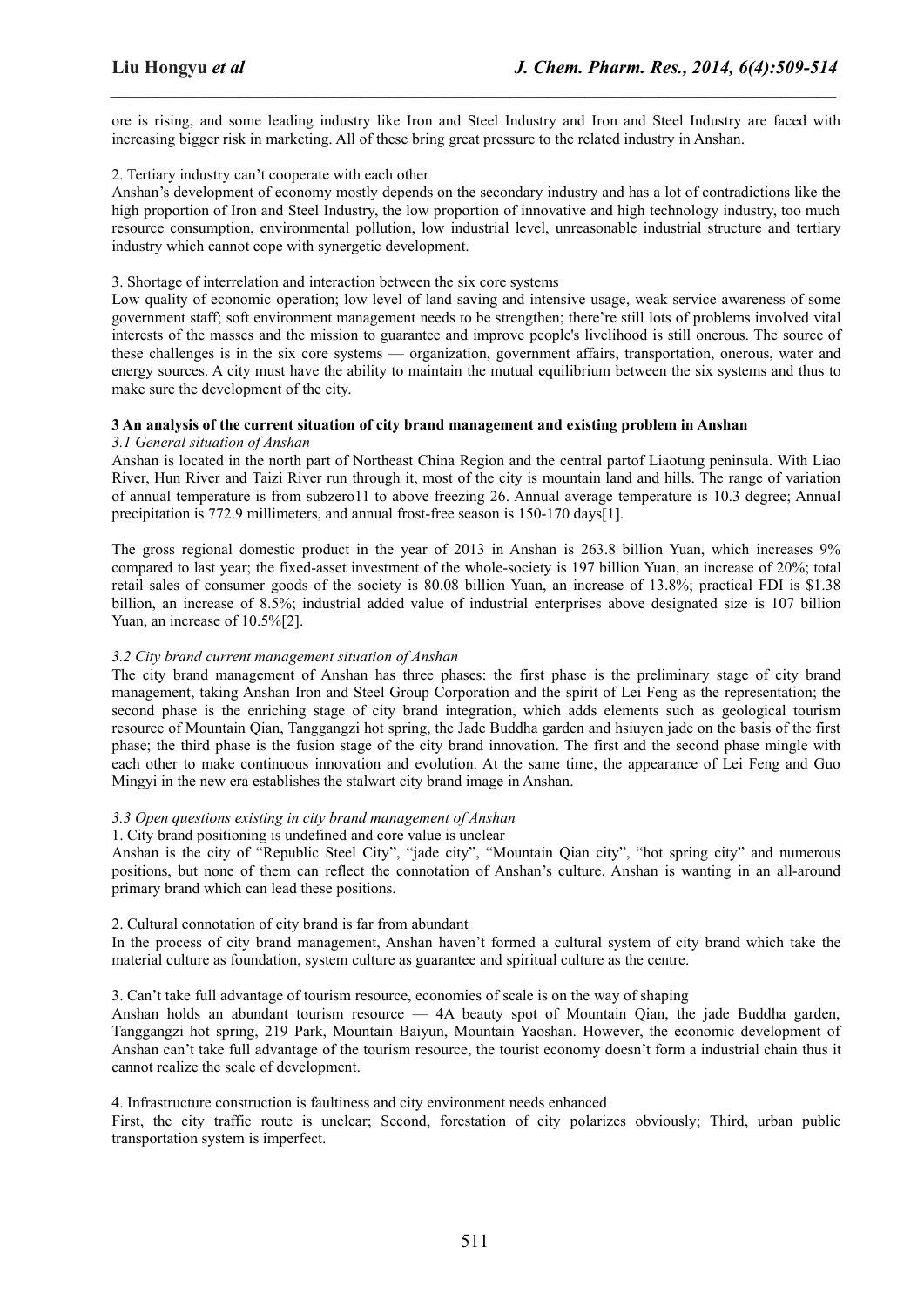5. Lacking attraction of economic development and investment of foreign capital

Under the influence of economic crisis, the price of steel products and raw material in steel market becomes higher and materials market saturation and competitive force intensifies. It makes the economic development superiority of Anshan not obvious any more, therefore it results in attraction to capital foreign of economic development becomes less and less clear.

*\_\_\_\_\_\_\_\_\_\_\_\_\_\_\_\_\_\_\_\_\_\_\_\_\_\_\_\_\_\_\_\_\_\_\_\_\_\_\_\_\_\_\_\_\_\_\_\_\_\_\_\_\_\_\_\_\_\_\_\_\_\_\_\_\_\_\_\_\_\_\_\_\_\_\_\_\_\_*

6. Point-typed publicity and popularization of city brand

At the present stage, Anshan's city brand publicity is still in the stage of "points" and it neglects and lacks the strategic planning of city integrated marketing communication.

7. Be wanting in unitive leading organ of city brand marketing

At present, Anshan is till short of specialized research institution of corresponding city marketing. Since the deficiency of specialist agencies and professionals and the relatively lagged behind theoretical research of city marketing subdivision, marketing practice becomes lack of systematic guiding ideology, manipulate thoughts become unclear, and it becomes impossible to integrate numerous elements with the viewpoint of system management.

#### **4. City brand management strategy and recommendation**

#### *4.1 City brand orientation*

#### 1. Overall orientation

Based on the orientation principle of otherness and applicability, quoted with "triangulation location pattern" of city brand orientation, this essay summarizes the city brand orientation of Anshan to be "steel manufacture, natural resources, human resources as the support, strength, integrity, quality, happiness and beauty as the center, deepen brand images of an excellent city of modern industry, tourism industry and advanced culture, establish a new nationwide civilized city" [3].

## 2. Level localization



**Figure 4-1 Anshan's city brand positioning hierarchy diagram**

#### 3. Refining core value

The joint development of material and spiritual civilization is the significant carrier to establish the city brand. Economy is basis, politics is guarantee, and culture is core. Anshan's city brand construction and management require its own city culture as support, meanwhile, all the cultures of steel , Mountain Qian, jade of Xiuyan and hot spring are significant mental strength of Anshan's city brand construction and management, and strength, integrity, quality, happiness and beauty is the beacon and spirit to establish city brand of Anshan.

#### *4.2 Building city cultural atmosphere and promoting city humanity image*

Urban culture is the representation of city's core value, and it is also the key element of the constructing of city brand. Anshan has abundant cultural resources. From the culture of steel and the spirit of Leifeng to the culture of jade of Xiuyan and hot spring, all of these cultural factors add numerous superiority and attraction to tourism resources of Anshan. However, they are not enough[4]. The city administrators should take people's need of culture into account to the full and enrich cultural life.

#### *4.3 Develop tourist industry and establish tourist economy chain*

Anshan has abundant tourism resources. To develop tourist economy, Anshan should take Mountain Qian, the jade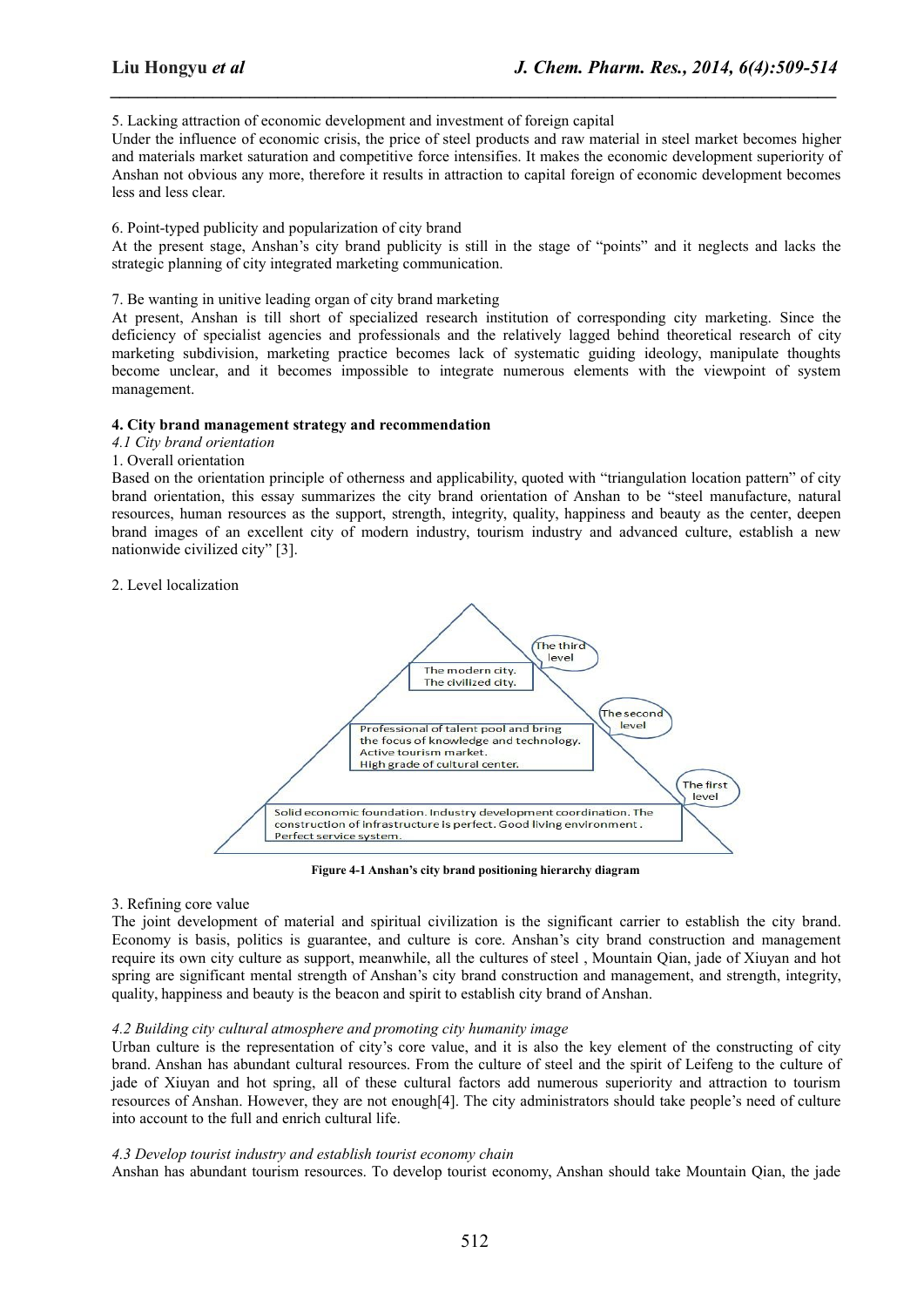Buddha garden, Tanggangzi hot spring and jade of Xiuyan as support and establish industrial chain of tourist economy.

*\_\_\_\_\_\_\_\_\_\_\_\_\_\_\_\_\_\_\_\_\_\_\_\_\_\_\_\_\_\_\_\_\_\_\_\_\_\_\_\_\_\_\_\_\_\_\_\_\_\_\_\_\_\_\_\_\_\_\_\_\_\_\_\_\_\_\_\_\_\_\_\_\_\_\_\_\_\_*

### *4.4 Perfecting infrastructure construction and constructing suitable city environment*

1. Enhancing tourist industry and infrastructure construction

The position of tourist industry in the economic development of Anshan is decisive. To maintain the healthy development of tourist industry, Anshan should enhance the infrastructure construction in tourist attractions and in the city.

#### 2. Enhancing living infrastructure construction

To meet people's needs better, city administrator should ease the tension of road traffic, consummate the planning of traffic route,perfect the public traffic system,elevate the vitality of public traffic system and improve service quality.

#### 3. Advancing ecological environment construction positively

Take establishing national garden city as the destination, launch activities of tree planting and accelerate urban garden greening.

#### *4.5 Enhance the attraction of economic resources and develop urban economy*

1. Draft positive and rational policies for inviting outside investment

To attract more outside investment, Anshan municipal government should introduce investment promotion policies which are more rational and concessional, draft policies and measures to provide rewards and tax privilege for investment promotion and enhance the city's attraction to external resources[5].

#### 2. Intensify government function and improve city investment environment

As the leader of investment promotion work, the government should cooperate with each department in the city, intensify the leadership of investment promotion work as well as the communication among investors, accept seriously the investment environment problems and suggestions which investors mirrored, improve city investment environment and provide all-around service for investors.

#### 3. Innovate ways of inviting investment

On the basis of traditional ways of inviting investment, Anshan should expand the cover of inviting investment, take full advantage of every condition, and actively develop a series of innovating ways of inviting investment such as on-line, on the media and on culture to increase the efficiency of inviting investment.

## *4.6 "Plane-typed" publicity and popularization of city brand*

#### 1. Employing advertising images

City advertising images mainly include print advertisement, outdoor advertisement, and TV advertisement and so on. Print advertisement is the principal channel of propagating product information of tourism routes and transportation; outdoor advertisement is not only a component part of city vision image, but also importantmedia to broadcast city image; TV advertisement is the significant pattern of manifestation to broadcast city image[6].

#### 2. Network communication

On one hand, establish specialized city brand website by government website or by a new city brand website and have interaction with government official website to become the main path to spread the city information. On the other hand, take full advantage of web portals, specialized websites, influenced forums and communities, even individual micro blogs.

#### 3. Personnel popularization

All the people including celebrities, stars, government officials, entrepreneurs, residents and people from all walks of life are marketers of the city. They assume the responsibility and obligation of city brand marketing. Therefore, people in the city are also a channel of propagating city brand.

## 4. Event marketing

Event Activities is an important means to popularize city marketing, and therein routinized and successful Event Activities is also a city's special "products". When the popularity, cognition degree and the rate of contribution to city image of this kind of "products" reach a certain extent, Event Activities will be upgraded to the most vivid business card of a city. Establish and hold large-scale recreational activities will avail promote the popularity of Anshan's city brand and deepen the connotation of Anshan's city brand image.